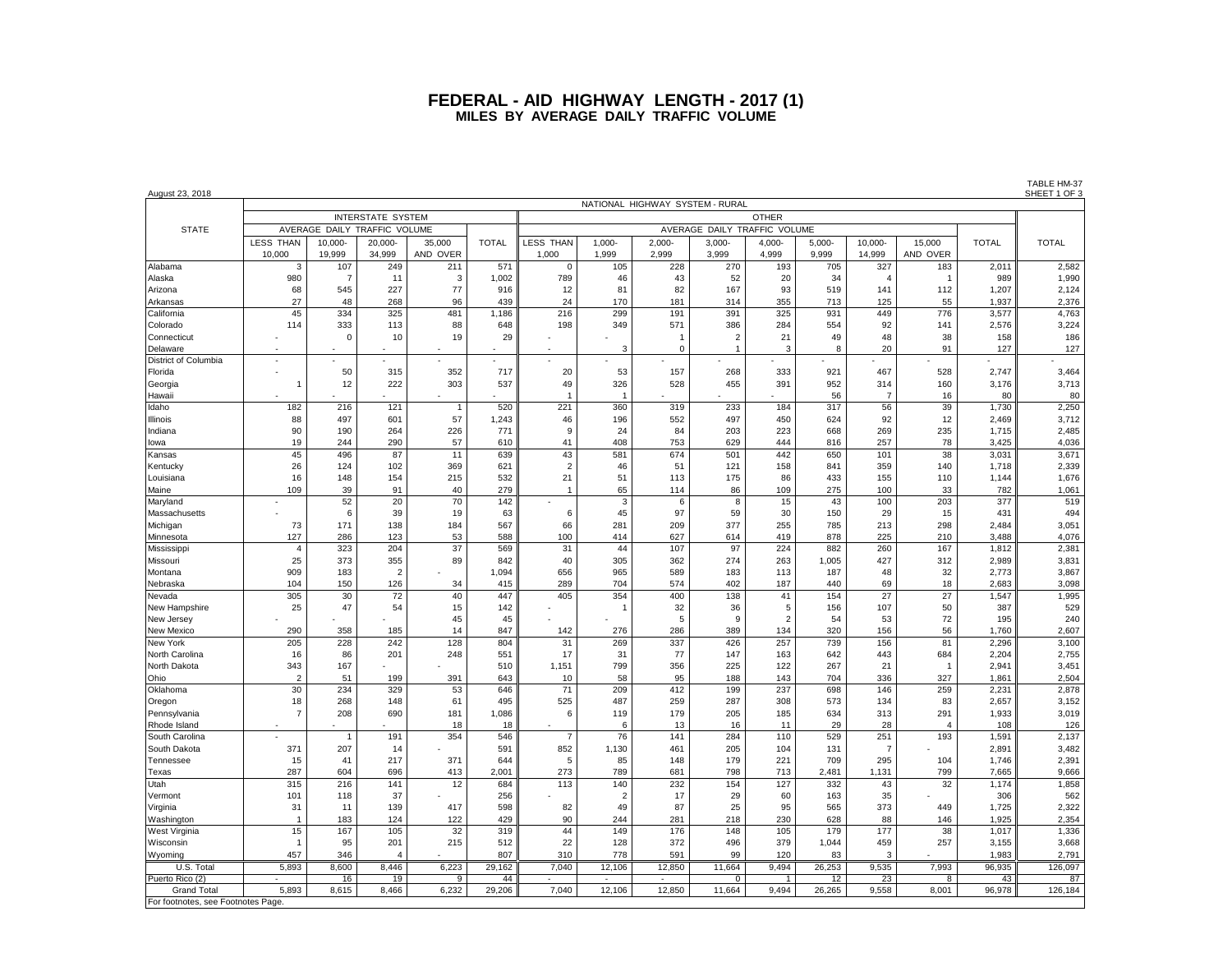| August 23, 2018                    |                                          |                  |                              |                       |                      |              |                              |                  |                  |                       |                          |              | SHEET 2 OF 3 |  |
|------------------------------------|------------------------------------------|------------------|------------------------------|-----------------------|----------------------|--------------|------------------------------|------------------|------------------|-----------------------|--------------------------|--------------|--------------|--|
|                                    | NATIONAL HIGHWAY SYSTEM - URBAN          |                  |                              |                       |                      |              |                              |                  |                  |                       |                          |              |              |  |
|                                    | <b>INTERSTATE SYSTEM</b><br><b>OTHER</b> |                  |                              |                       |                      |              |                              |                  |                  |                       |                          |              |              |  |
| <b>STATE</b>                       |                                          |                  | AVERAGE DAILY TRAFFIC VOLUME |                       |                      |              | AVERAGE DAILY TRAFFIC VOLUME |                  |                  |                       |                          |              |              |  |
|                                    | <b>LESS THAN</b><br>30,000               | 30,000<br>69,999 | 70,000<br>124,999            | 125,000-<br>174,999   | 175,000<br>AND OVER  | <b>TOTAL</b> | LESS THAN<br>7,500           | 7,500-<br>14,999 | 15,000<br>34,999 | 35,000-<br>59,999     | 60,000<br>AND OVER       | <b>TOTAL</b> | <b>TOTAL</b> |  |
| Alabama                            | 76                                       | 227              | 114                          | 15                    |                      | 433          | 122                          | 325              | 698              | 114                   | 23                       | 1,282        | 1,715        |  |
| Alaska                             | 52                                       | 27               |                              |                       |                      | 79           | 22                           | 48               | 86               | 5                     |                          | 161          | 240          |  |
| Arizona                            | 52                                       | 96               | 48                           | 24                    | 33                   | 252          | 39                           | 128              | 323              | 183                   | 147                      | 820          | 1,072        |  |
| Arkansas                           | 78                                       | 156              | 76                           | $\mathbf 0$           |                      | 310          | 130                          | 204              | 296              | 39                    | 9                        | 679          | 989          |  |
| California                         | 68                                       | 127              | 239                          | 270                   | 567                  | 1,270        | 740                          | 1,253            | 3,693            | 1,197                 | 1,259                    | 8,142        | 9,412        |  |
| Colorado                           | 70                                       | 68               | 89                           | 47                    | 29                   | 304          | 92                           | 214              | 668              | 314                   | 92                       | 1,380        | 1,684        |  |
| Connecticut                        | 17                                       | 103              | 146                          | 51                    |                      | 317          | 101                          | 344              | 344              | 87                    | 82                       | 958          | 1,275        |  |
| Delaware                           | $\mathbf 0$                              | 14               | 15                           | $\overline{7}$        | $\overline{4}$       | 41           | $\overline{4}$               | 23               | 140              | 71                    | 19                       | 257          | 297          |  |
| District of Columbia<br>Florida    |                                          | 215              | 8<br>282                     | $\overline{2}$<br>141 | $\mathbf{1}$<br>107  | 12<br>778    | $\overline{1}$<br>140        | 12<br>566        | 73<br>1,892      | 26<br>1,418           | 10<br>522                | 123<br>4,540 | 134<br>5,318 |  |
| Georgia                            | 33<br>21                                 | 292              | 213                          | 88                    | 96                   | 710          | 499                          | 758              | 1,182            | 296                   | 86                       | 2,820        | 3,530        |  |
| Hawaii                             | $\overline{7}$                           | 13               | 21                           | 5                     | 9                    | 55           | 9                            | 124              | 134              | 45                    | 3                        | 315          | 370          |  |
| Idaho                              | 41                                       | 28               | 19                           | $\overline{3}$        |                      | 92           | 83                           | 113              | 155              | 16                    |                          | 367          | 459          |  |
| Illinois                           | 277                                      | 323              | 109                          | 154                   | 78                   | 942          | 657                          | 953              | 1,357            | 273                   | 44                       | 3,283        | 4,225        |  |
| Indiana                            | 99                                       | 237              | 107                          | 38                    | 12                   | 492          | 86                           | 209              | 361              | 72                    | 3                        | 731          | 1,223        |  |
| lowa                               | 47                                       | 87               | 38                           | 3                     |                      | 175          | 316                          | 337              | 268              | 5                     |                          | 926          | 1,101        |  |
| Kansas                             | 83                                       | 94               | 44                           | 14                    |                      | 234          | 143                          | 162              | 161              | 25                    | 24                       | 515          | 749          |  |
| Kentucky                           | 12                                       | 95               | 81                           | 31                    | 3                    | 222          | 58                           | 195              | 397              | 69                    | 19                       | 738          | 959          |  |
| Louisiana                          | 29                                       | 236<br>47        | 111<br>8                     | 22                    | $\overline{7}$       | 405<br>87    | 96                           | 293<br>90        | 621<br>69        | 135<br>$\overline{2}$ | 5                        | 1,150<br>180 | 1,555<br>267 |  |
| Maine                              | 32<br>10                                 | 50               | 125                          | 57                    | 96                   | 338          | 19<br>34                     | 138              | 604              | 347                   | 178                      | 1.301        | 1,638        |  |
| Maryland<br>Massachusetts          | 18                                       | 153              | 246                          | 68                    | 27                   | 511          | 289                          | 870              | 789              | 254                   | 129                      | 2,330        | 2,841        |  |
| Michigan                           | 96                                       | 325              | 162                          | 81                    | 21                   | 685          | 218                          | 716              | 1,351            | 283                   | 168                      | 2,736        | 3,421        |  |
| Minnesota                          | 58                                       | 82               | 142                          | 39                    | 6                    | 325          | 97                           | 204              | 313              | 127                   | 108                      | 850          | 1,175        |  |
| Mississippi                        | 79                                       | 136              | 36                           | $\overline{2}$        |                      | 253          | 248                          | 331              | 376              | 54                    | $\overline{\phantom{a}}$ | 1,010        | 1,263        |  |
| Missouri                           | 106                                      | 184              | 170                          | 60                    | 18                   | 538          | 136                          | 321              | 667              | 178                   | 42                       | 1,343        | 1,881        |  |
| Montana                            | 92                                       | 6                |                              |                       |                      | 98           | 59                           | 80               | 75               | 6                     |                          | 220          | 318          |  |
| Nebraska                           | 17                                       | 28               | 12                           | 7                     | 5                    | 69           | 72                           | 137              | 213              | 25                    | 12                       | 458          | 527          |  |
| Nevada                             | 46                                       | 43               | 21                           | 31                    | 14                   | 155          | 30                           | 76               | 191              | 84                    | 39                       | 420          | 575          |  |
| New Hampshire                      | 3<br>3                                   | 34               | 46                           |                       |                      | 83<br>387    | 22                           | 107              | 130<br>939       | 40                    | 21<br>327                | 320          | 403          |  |
| New Jersey<br><b>New Mexico</b>    | 75                                       | 72<br>48         | 196<br>13                    | 71<br>10              | 44<br>$\overline{7}$ | 153          | 121<br>64                    | 541<br>148       | 126              | 415<br>28             | 5                        | 2,343<br>371 | 2,730<br>525 |  |
| New York                           | 237                                      | 400              | 199                          | 86                    | 20                   | 940          | 615                          | 1,247            | 1,487            | 383                   | 322                      | 4,054        | 4,994        |  |
| North Carolina                     | 46                                       | 335              | 257                          | 76                    | $\overline{7}$       | 721          | 123                          | 426              | 1,179            | 379                   | 76                       | 2,183        | 2,904        |  |
| North Dakota                       | 49                                       | 9                | $\overline{4}$               |                       |                      | 61           | 74                           | 66               | 67               | 2                     |                          | 208          | 269          |  |
| Ohio                               | 78                                       | 414              | 322                          | 106                   | 12                   | 931          | 311                          | 701              | 992              | 160                   | 58                       | 2,222        | 3,153        |  |
| Oklahoma                           | 87                                       | 109              | $\overline{71}$              | 18                    |                      | 286          | 122                          | 215              | 230              | 55                    | 48                       | 670          | 956          |  |
| Oregon                             | 55                                       | 93               | 48                           | 37                    | $\overline{1}$       | 234          | 100                          | 298              | 444              | 59                    | 28                       | 928          | 1,162        |  |
| Pennsylvania                       | 171                                      | 432              | 133                          | 23                    | 15                   | 775          | 420                          | 1,302            | 1,269            | 276                   | 96                       | 3,364        | 4,139        |  |
| Rhode Island                       |                                          | 17<br>123        | 17<br>146                    | 15<br>9               | 3<br>$\overline{0}$  | 52<br>304    | 33<br>73                     | 167<br>344       | 170<br>561       | 39<br>177             | 14<br>6                  | 424<br>1,161 | 476<br>1,465 |  |
| South Carolina<br>South Dakota     | 25<br>64                                 | 24               |                              |                       |                      | 88           | 63                           | 63               | 30               |                       |                          | 155          | 243          |  |
| Tennessee                          | 53                                       | 266              | 148                          | 64                    | 25                   | 557          | 217                          | 606              | 1,002            | 209                   | 37                       | 2,071        | 2,628        |  |
| Texas                              | 166                                      | 491              | 377                          | 241                   | 183                  | 1,459        | 820                          | 1.575            | 3.038            | 884                   | 605                      | 6.922        | 8,380        |  |
| Utah                               | 70                                       | 63               | 49                           | 38                    | 32                   | 253          | 84                           | 142              | 341              | 111                   | 10                       | 689          | 942          |  |
| Vermont                            | 46                                       | 18               |                              |                       |                      | 64           | 28                           | 56               | 28               | -1                    |                          | 113          | 177          |  |
| Virginia                           | 36                                       | 215              | 142                          | 84                    | 46                   | 521          | 65                           | 379              | 807              | 374                   | 120                      | 1,745        | 2,266        |  |
| Washington                         | 52                                       | 93               | 74                           | 58                    | 57                   | 335          | 172                          | 493              | 931              | 187                   | 89                       | 1,872        | 2,207        |  |
| <b>West Virginia</b>               | 77                                       | 142              | 16                           |                       |                      | 235          | 78                           | 154              | 176              | 6                     |                          | 414          | 649          |  |
| Wisconsin                          | 76                                       | 172              | 78                           | 38                    |                      | 364          | 388                          | 748              | 655              | 109                   | 27                       | 1,928        | 2,292        |  |
| Wyoming                            | 106                                      |                  |                              |                       |                      | 106          | 77                           | 80               | 28               | $\Omega$              |                          | 185          | 291          |  |
| U.S. Total                         | 3,192                                    | 7,064            | 5,017                        | 2.235                 | 1,585                | 19,092       | 8.609                        | 19,082           | 32,123           | 9,645                 | 4,914                    | 74,373       | 93,465       |  |
| Puerto Rico (2)                    | 71                                       | 141              | 35                           | $\overline{4}$        | $\overline{7}$       | 257          | 35                           | 95               | 220              | 62                    | 27                       | 439          | 696          |  |
| <b>Grand Total</b>                 | 3.263                                    | 7.204            | 5,052                        | 2.239                 | 1,591                | 19.350       | 8.644                        | 19.177           | 32,343           | 9.706                 | 4.942                    | 74,811       | 94.161       |  |
| For footnotes, see Footnotes Page. |                                          |                  |                              |                       |                      |              |                              |                  |                  |                       |                          |              |              |  |

## TABLE HM-37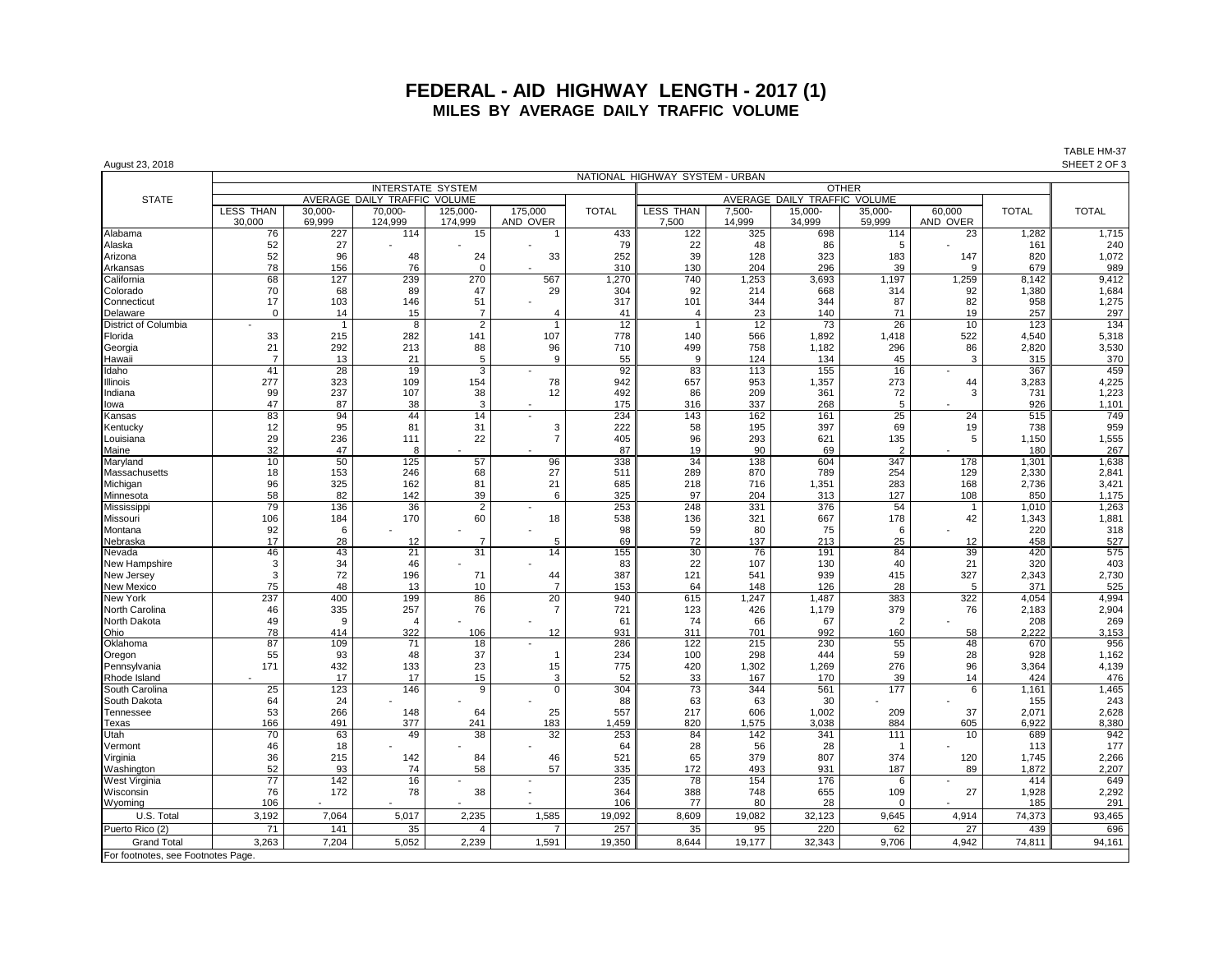August 23, 2018 SHEET 3 OF 3

OTHER FEDERAL - AID HIGHWAYS RURAL URBAN DI SERBENGAN DI SERBENGAN DI SERBENGAN DI SERBENGAN DI SERBENGAN DI SERBAN DI SERBAN DI SERBENGAN STATE AVERAGE DAILY TRAFFIC VOLUME AVERAGE DAILY TRAFFIC VOLUME TOTAL LESS THAN | 100- | 500- | 1,000- | 5,000- | 10,000 | TOTAL ||LESS THAN | 1,000- | 3,000- | 5,000- | 10,000- | 20,000 | TOTAL 100 | 499 | 999 | 4,999 | 9,999 |AND OVER | || 1,000 | 2,999 | 4,999 | 9,999 | 19,999 | AND OVER Alabama | 387 4,497 3,809 6,806 628 113 16,240 968 1,794 1,125 1,391 813 153 6,244 22,485 Alaska | 511 668 |138 |289 13 5 1,614 150 260 105 113 38 1 1 666 280 Arizona | 199 794 815 3,303 348 48 5,507 418 934 547 990 1,094 1,051 5,033 10,541 Arkansas | 723 5,005 3,499 5,296 405 18 14,945 1,020 1,295 729 812 416 81 4,352 19,298 California | 489 3,704 3,194 8,558 1,476 710 18,130 2,165 5,156 3,950 5,701 4,665 2,484 24,121 42,251 Colorado | 941 2,827 2,155 2,620 333 58 8,933 390 837 655 928 723 206 3,739 12,672 Connecticut | 0 41| 84| 769| 170| 11| 1,075|| 185| 977| 838| 1,216| 540| 44| 3,799|| 4,874 Delaware | 0 7 22 304 110 27 469 35 129 133 196 163 50 706 1,174 District of Columbia | - | - | - | - | - | - | - | 41 | 64 99 95 | 15 | 319 319 319 Florida 10 | 338 | 852 | 3,696 | 1,085 | 8,264 | 3,35 | 1,025 | 1,755 | 3,348 | 3,260 | 2,219 | 12,542 || Georgia | 243 3,645 3,422 7,362 760 115 15,547 779 2,117 1,616 2,262 1,765 501 9,040 24,588 Hawaii - 6 36 320 68 43 475 21 116 95 207 159 44 642 1,116 Idaho | 1,024 2,814 1,609 1,863 128 23 7,462 236 510 268 292 189 26 292 150 268 1,520 8,982 Illinois 78 | 4,049 | 4,004 | 7,779 | 419 | 13 | 16,341 || 1,201 | 2,802 | 1,750 | 2,470 | 1,648 | 401 | 10,272 || 26,613 Indiana | 191 |2,168 | 2,210 | 6,610 | 858 | 139 12,177 || 720 | 2,081 | 1,706 | 1,869 | 1,510 | 503 | 8,389 | 20,566 Iowa 1,202 6,042 5,088 5,712 110 9 18,162 521 1,014 556 655 217 24 2,988 21,150 Kansas | 9,009 9,714 3,871 4,027 65 12 26,698 649 1,007 561 725 443 140 3,525 30,223 Kentucky | - | 436 | 1,235 | 5,535 | 833 | 132 | 8,171 || 102 | 616 | 750 | 966 | 574 | 125 | 3,133 || 11,304 Louisiana | - | 361 | 1,020 | 4,277 | 747 | 121 | 6,526 || 418 | 1,025 | 844 | 1,211 | 687 | 141 | 4,326 || 10,852 Maine 3 325 | 705 | 2,664 | 394 | 78 | 4,169 || 169 | 219 | 296 | 142 | 17 | 855 || 5,024 Maryland | 0| 28| 134| 1,136| 531| 181| 2,011|| 157| 667| 607| 1,171| 1,085| 316| 4,004|| 6,015 Massachusetts | 6 116 173 478 7,950 17 866 479 1,463 2,069 2,037 918 118 7,084 7,084 Michigan | 502 | 3,850 | 4,600 | 10,479 | 1,609 | 207 | 21,248 || 615 | 2,119 | 1,774 | 2,582 | 1,603 | 249 | 8,942 || 30,190 Minnesota | 657 7,534 6,089 7,547 431 51 22,309 661 1,331 997 1,461 891 214 5,556 27,865 Mississippi | 824 4,978 3,379 5,930 513 50 15,675 225 941 688 622 180 22 2,678 18,353 Missouri | 689 7,617 4,695 6,619 550 87 20,257 369 1,414 939 1,332 703 99 4,856 25,113 Montana | 2,365 4,428 1,533 1,317 70 7 9,720 99 303 145 169 65 4 7 786 10,506 Nebraska | 3,585 5,908 2,814 3,096 126 6 15,535 238 479 271 358 189 49 1,584 17,119 Nevada | 499 1,601 354 435 64 5 2,957 292 404 277 511 374 284 2,141 5,099 New Hampshire | 13 16| 137| 1,067| 334| 45| 1,612|| 13| 169| 252| 330| 222| 19| 1,004|| 2,616 New Jersey | - | 25 | 109 | 668 | 241 | 39 | 1,082 || 231 | 1,494 | 1,494 | 2,413 | 1,177 | 71 | 6,867 || 7,948 New Mexico | 530 |2,191 |1,066 |2,729 | 372 | 103 |6,991 || 234 | 570 | 447 | 528 | 308 | 111 | 2,198 || 9,189 New York 5 | 386 | 1,372 | 6,096 | 538 | 43 | 8,440 || 782 | 2,950 | 2,278 | 3,255 | 1,661 | 265 | 11,192 || 19,631 North Carolina | 24 | 454 | 1,125 | 6,701 | 1,712 | 346 | 10,362 || 284 | 1,274 | 1,384 | 2,241 | 1,805 | 608 | 7,575 || 17,937 North Dakota | 5,034 6,553 | 1,810 | 1,080 | 26 - | 14,503 || 109 | 233 | 120 | 129 | 48 | 6 | 644 || 15,147 Ohio 66 1,306 2,237 8,559 1,396 118 13,682 475 2,198 1,967 3,547 2,186 390 10,764 24,446 Oklahoma | 4,214 8,926 3,723 6,181 588 103 23,736 792 1,220 719 942 813 172 4,658 28,394 Oregon | 2,185 | 3,714 | 1,823 | 2,338 | 279 | 62 | 10,400 || 531 | 1,261 | 667 | 870 | 489 | 85 | 3,903 || 14,303 Pennsylvania | 61 1,537 1,951 6,968 1,245 171 11,933 714 2,460 2,140 2,908 1,325 97 9,644 21,577 Rhode Island | - | 4 | 36 | 170 | 34 | - | 244 || 87 | 285 || 203 || 233 | 101 | 7 | 915 || 1,159 South Carolina | 73 2,763 3,019 6,087 932 129 13,003 517 1,170 787 1,218 733 231 4,655 1135 South Dakota | 5,339 6,552 2,123 1,322 21 - 15,358 154 244 154 164 146 74 13 785 16,143 Tennessee | 49 952 1,534 4,439 886 153 8,013 1,140 1,586 1,168 1,567 905 236 6,603 14,616 Texas | 3,941 13,326 8,843 17,414 2,573 448 46,545 4,126 5,895 3,894 5,445 4,323 1,841 25,525 72,070 Utah | 295 |1,560 | 1,119 | 1,474 | 107 | 7 | 4,562 || 444 | 620 | 307 | 486 | 379 | 104 | 2,339 || 6,901 Vermont | 16 278 596 1,596 219 27 2,732 60 141 95 107 52 1 45 457 3,188 Virginia | 44 1,744 2,476 5,477 1,129 174 11,043 550 1,267 871 1,462 1,051 369 5,569 16,613 Washington | 520 3,061 1,966 3,923 493 149 10,112 560 1,617 1,096 1,516 770 119 5,678 15,789 West Virginia | 97 | 1,914 | 1,626 | 2,929 | 288 | 17 | 6,871 || 267 | 515 | 353 | 385 | 146 | 16 | 1,682 || 8,553 Wisconsin | 213 3,431 3,298 8,354 1,181 272 16,748 1,167 1,807 1,202 1,283 563 - 42 6,063 22,811 Wyoming | 201 | 1,446 | 1,333 | 953 | 31 | 8 | 3,971 || 236 | 304 | 149 | 149 | 39 | 7 | 884 || 4,855 U.S. Total ┃ 47,059 ┃ 145,629 ┃ 104,855 ┃ 211,354 ┃ 27,543 ┃ 4,986 ┃ 541,426 ┃ 26,937 ┃ 67,903 ┃ 67,148 ┃ 44,320 ┃ 14,393 ┃ 263,449 ┃ 804,875 Puerto Rico (2) | - 60 | 72 | 286 | 38 | 472 | 141 | 545 | 388 | 600 | 406 | 77 | 2,157 || 2,629 Grand Total | 47,059 | 145,688 | 104,927 | 211,640 | 27,582 | 5,002 | 541,898 || 27,077 | 63,448 | 48,136 | 67,747 | 44,726 | 14,471 | 265,606 || 807,505

For footnotes, see Footnotes Page.

TABLE HM-37<br>SHEET 3 OF 3